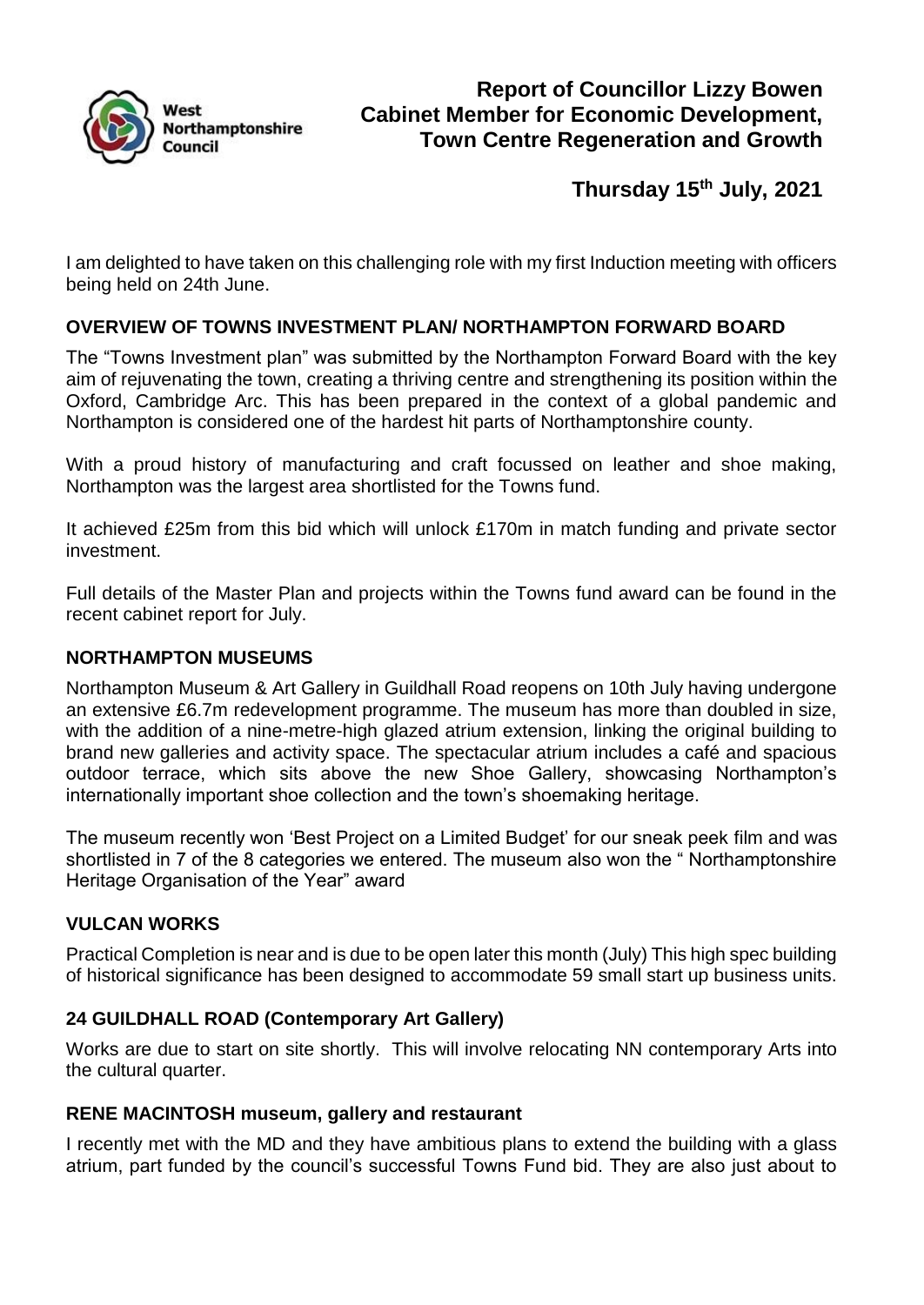purchase the heavily forested land in front of the site and develop a woodland experience for education purposes.

Investigations have begun to identify a more suitable location for the LEATHER MUSEUM currently located in the Grosvenor Centre. I have visited the site and met with the team in my previous portfolio and Stuart Timmiss has subsequently been out to further discussions. The museum is currently sited up 4 flights of stairs with inadequate access for maximum footfall. The curator has ambitious plans to extend the number of workshops, events and craft making activities to make it a viable proposition.

### **MARKET SQUARE**

The much awaited Market Square project is building momentum, with Gillespie architects appointed, and surveys due to start shortly. Full details of the plan are being presented at Cabinet with approval for draw down of funds. This project is funded completely by the Future High Streets Fund to a value of £8.1m

### **OTHER PROJECTS IN THE PLAN ARE**:

41-45 Abingdon Street (former M&S building ) for mixed use

35-38 Abingdon St (former BHS site) to be redeveloped, but also reinstating the previous northsouth pedestrian link to help enable future Greyfriars site development

Four Waterside (across the road from the train station), for which a masterplan has been prepared for a hotel, grade A office space, and some residential accommodation to be developed

Emporium Way creating a new pedestrian way between the Market Square and future **Greyfriars** 

Marefair Heritage Gateway, and St Peter's and the Old Black Lion, which will enable a visitor centre that will make St Peter's fine Norman Church more accessible, and celebrate this historic part of the town

### **FUNDING**

The Welcome Back Fund action plan has been submitted to Government, and we await its response.

The Community Renewal Fund bid was submitted to Government, and we expect to hear back by the end of July.

The skills and social enterprise development fund bid has been submitting with the aim of providing more support to small start ups and social enterprises. The time frame has yet to be confirmed..

## **CHESTER HOUSE ESTATES**

I have been lead on this project for 2 years now. I recently met with senior directors and Helen Powell, Deputy Leader for North Northamptonshire. Sited near Wellingborough this £15.5m project is of huge archaeological and historical significance with 10,000 years of history and is now finally nearing completion. Originally acquired in 2002 it has been beset by challenges not